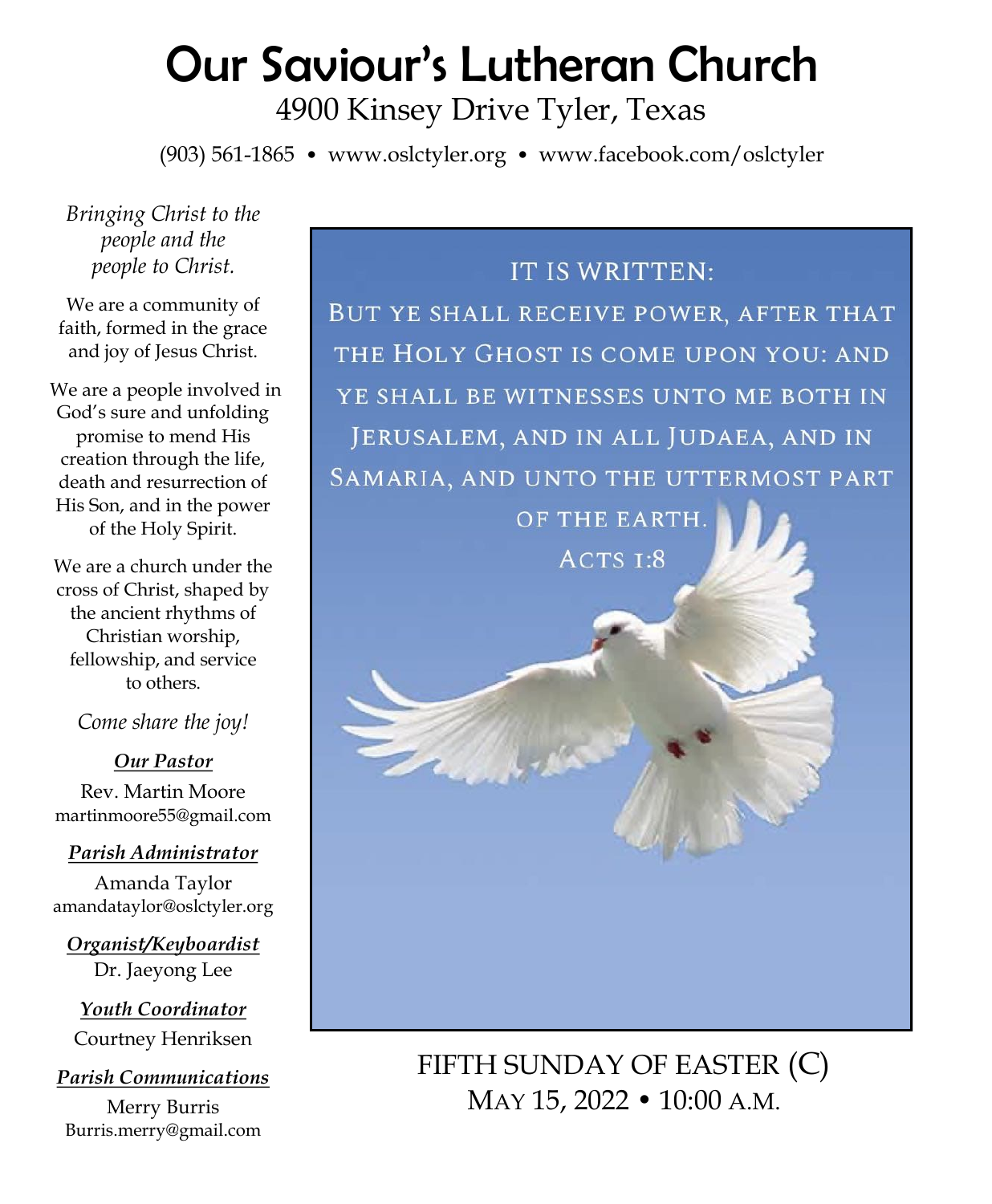

# **To Our Members, Guests and Visitors**

We are all on a journey of faith; God does not expect us to make the journey alone.

Please contact us if we can be of help in any way. Pastor Martin Moore: 979-551-6222 • martinmoore55@gmail.com Our Office Hours are Monday through Thursday, 10:00 a.m. until 2:00 p.m. Office: 903-561-1865 • amandataylor@oslctyler.org

# **Prelude -** Dr. Jaeyong Lee

# **Welcome**

- It is a pleasure to worship together. If you are a newcomer, have a prayer request, or would like to receive a call or visit from Pastor Martin, please fill out the yellow card on the back of each pew. Information on our core beliefs, structure and mission is available at the Welcome Table and on our website.
- We practice open communion. All who are baptized and desire to share in the Body and Blood of our Lord are welcome. We begin communing children in 5th grade and offer a communion class to prepare them to receive this Sacrament.

**CHILDREN'S SONG / LESSON~** SHERRY TOWNS

"I HAVE A HOME IN GLORY LAND (DO, LORD)"

I've got a home in Gloryland That outshines the sun! I've got a home in Gloryland That outshines the sun! I've got a home in Gloryland That outshines the sun! Look away beyond the blue.

Do Lord, oh do Lord, Oh do remember me. Do Lord, oh do Lord, Oh do remember me. Do Lord, oh do Lord, Oh do remember me. Look away beyond the blue.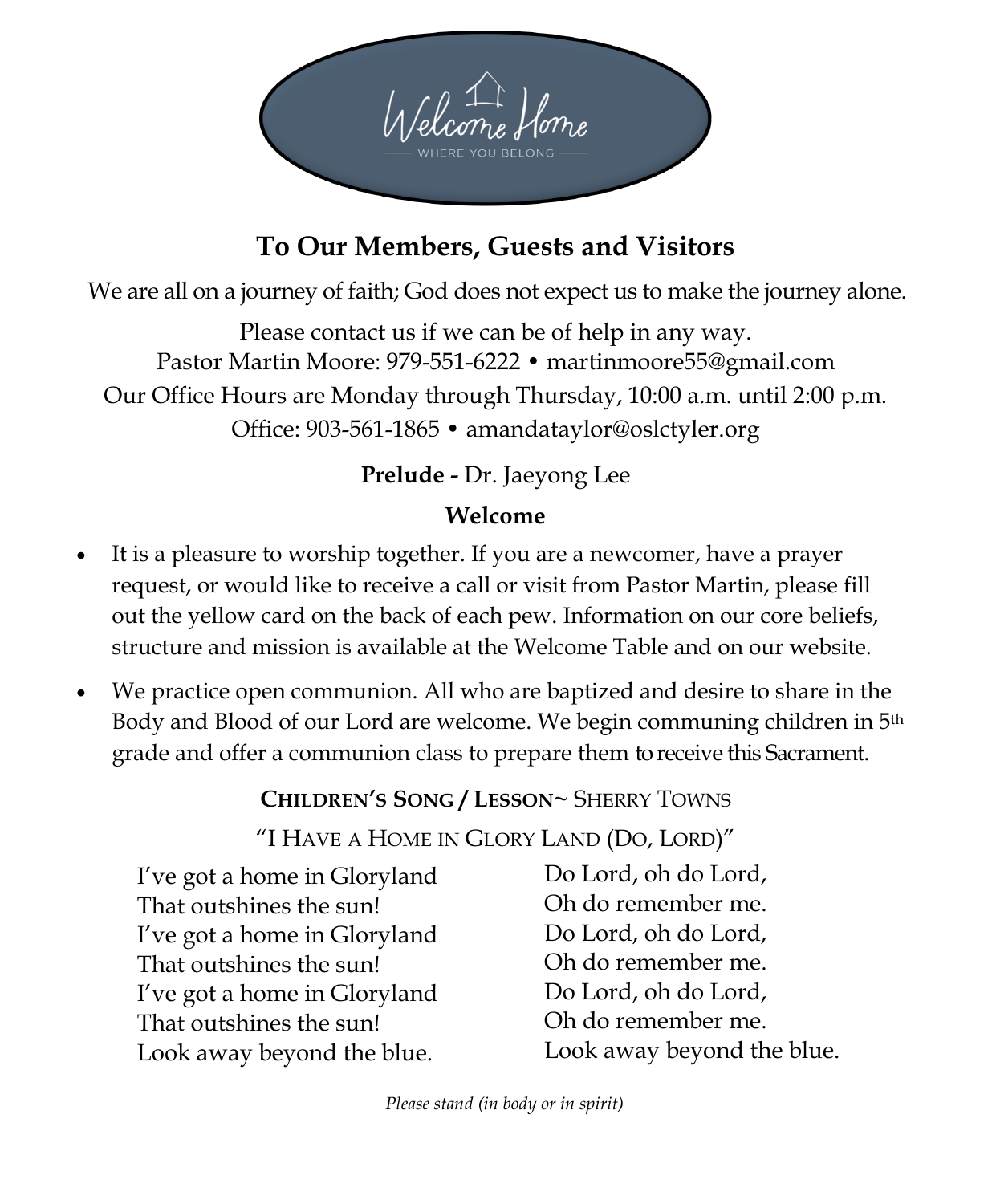#### **PROCESSIONAL HYMN**

**"**CHRIST THE LORD IS RISEN TODAY; ALLELUIA!" (*LBW #128, VS 1&2)* 

| Christ the Lord is risen today! Alleluia! | Love's redeeming work is done,              |
|-------------------------------------------|---------------------------------------------|
| All on earth with angels say: Alleluia!   | Alleluia!                                   |
| Raise your joys and triumphs high;        | Fought the fight, the battle won; Alleluia! |
| Alleluia!                                 | Lo the sun's eclipse is o'er. Alleluia!     |
| Sing, ye heavens, and earth reply.        | Lo he sets in blood no more. Alleluia!      |
| Alleluia!                                 |                                             |

# **CONFESSION AND FORGIVENESS**

*As the Pastor says the Invocation, the Sign of the Cross* <sup>★</sup> *may be made in remembrance of our baptisms.* 

- P: In the name of the Father, and of the  $\mathbb F$  Son, and of the Holy Spirit.
- **C: Amen**
- P: Almighty God, to whom all hearts are open, all desires known, and from whom no secrets are hid: Cleanse the thoughts of our hearts by the inspiration of your Holy Spirit, that we may perfectly love you and worthily magnify your holy name, through Jesus Christ our Lord.
- **C: Amen**
- P: If we say we have no sin, we deceive ourselves, and the truth is not in us. But if we confess our sins, God who is faithful and just will forgive our sins and cleanse us from all unrighteousness.

(Silence for reflection and self-examination)

- P: Most merciful God,
- **C: We confess that we are in bondage to sin and cannot free ourselves. We have sinned against you in thought, word, and deed, by what we have done and by what we have left undone. We have not loved you with our whole heart; we have not loved our neighbors as ourselves. For the sake of your Son, Jesus Christ, have mercy on us. Forgive us, renew us, and lead us, so that we may delight in your will and walk in your ways, to the glory of your holy name. Amen**
- P: Almighty God, in his mercy, has given his Son to die for us and, for his sake, forgives us all our sins. In the name of Jesus Christ, and by his authority, I therefore declare to you the entire forgiveness of all your sins, in the name of the Father, and of the  $\mathbb F$  Son, and of the Holy Spirit.
- **C: Amen**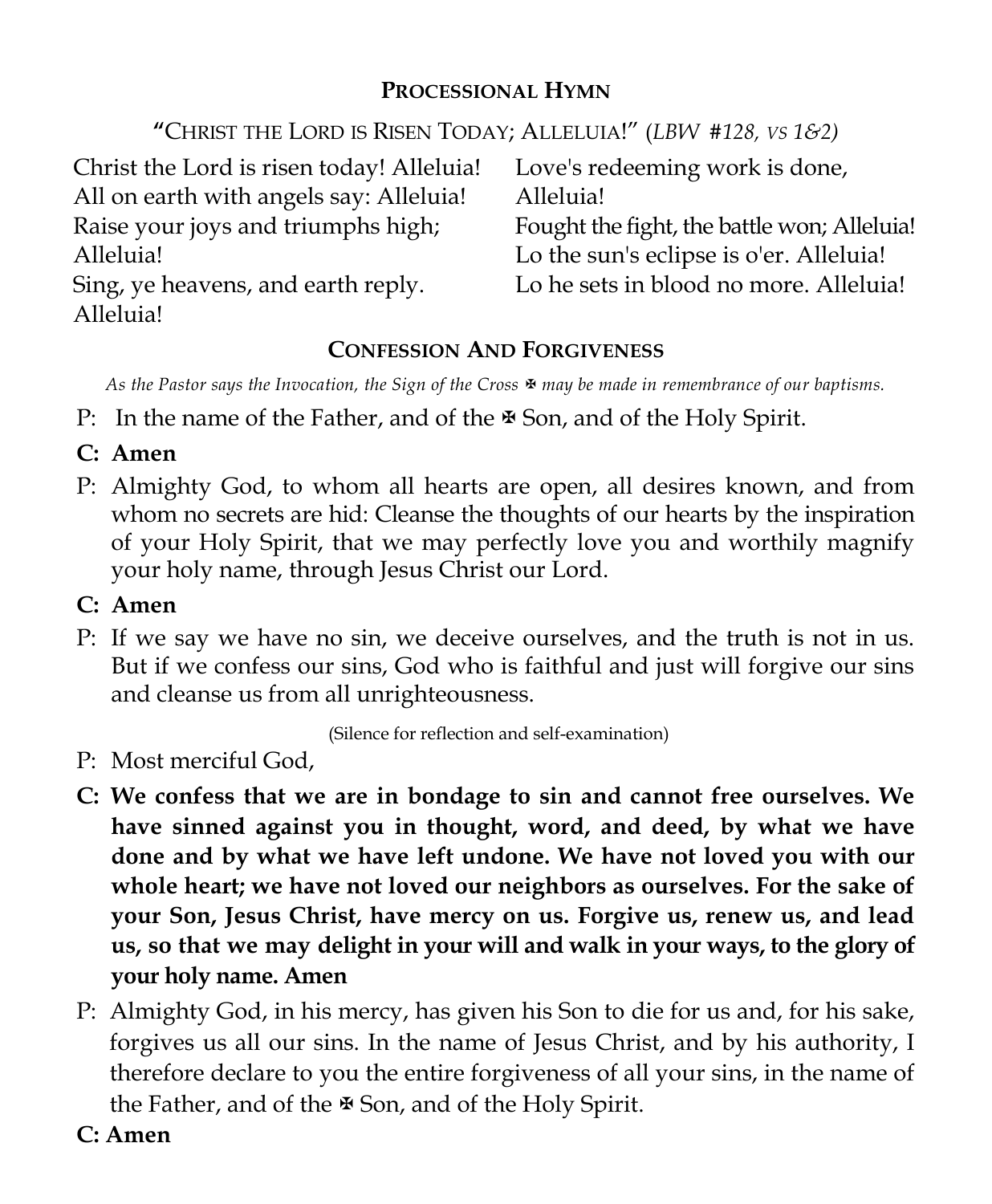# **GREETING**

- P: The grace of our Lord Jesus Christ, the love of God, and the communion of the Holy Spirit be with you all.
- **C: And also with you.**

#### **KYRIE**

- A: In peace, let us pray to the Lord.
- **C: Lord, have mercy.**
- A: For the peace from above, and for our salvation, let us pray to the Lord.
- **C: Lord, have mercy.**
- A: For the peace of the whole world, for the well-being of the Church of God, and for the unity of all, let us pray to the Lord.
- **C: Lord, have mercy.**
- A: For this holy house, and for all who offer here their worship and praise, let us pray to the Lord.
- **C: Lord, have mercy.**
- A: Help, save, comfort, and defend us, gracious Lord.
- **C: Amen**

**HYMN OF PRAISE**  $\sim$  "This is the Feast" *(P. 81 LBW)* 

| This is the feast of victory for our God.             | Sing with all the people of God and join in   |
|-------------------------------------------------------|-----------------------------------------------|
| Alleluia.                                             | the hymn of all creation:                     |
| Worthy is Christ, the Lamb who was                    | Blessing and honor and glory and might        |
| slain, whose blood set us free to be                  | be to God and the Lamb forever.               |
| people of God.                                        | Amen.                                         |
| Power and riches and wisdom and                       | This is the feast of victory for our God, for |
| strength and honor and blessing                       | the Lamb who was slain has begun his          |
| and glory are His.                                    | reign.                                        |
| This is the feast of victory for our God.<br>Alleluia | Alleluia. Alleluia.                           |

# **Prayer of the Day**

- P: The Lord be with you.
- **C: And also with you.**
- P: O Lord, you have called unto yourself a people from all nations and races. Bless, O Lord, the missionaries who bring the light of Your Word to those living in darkness. Grant to us the wisdom and gifts of your Spirit, that we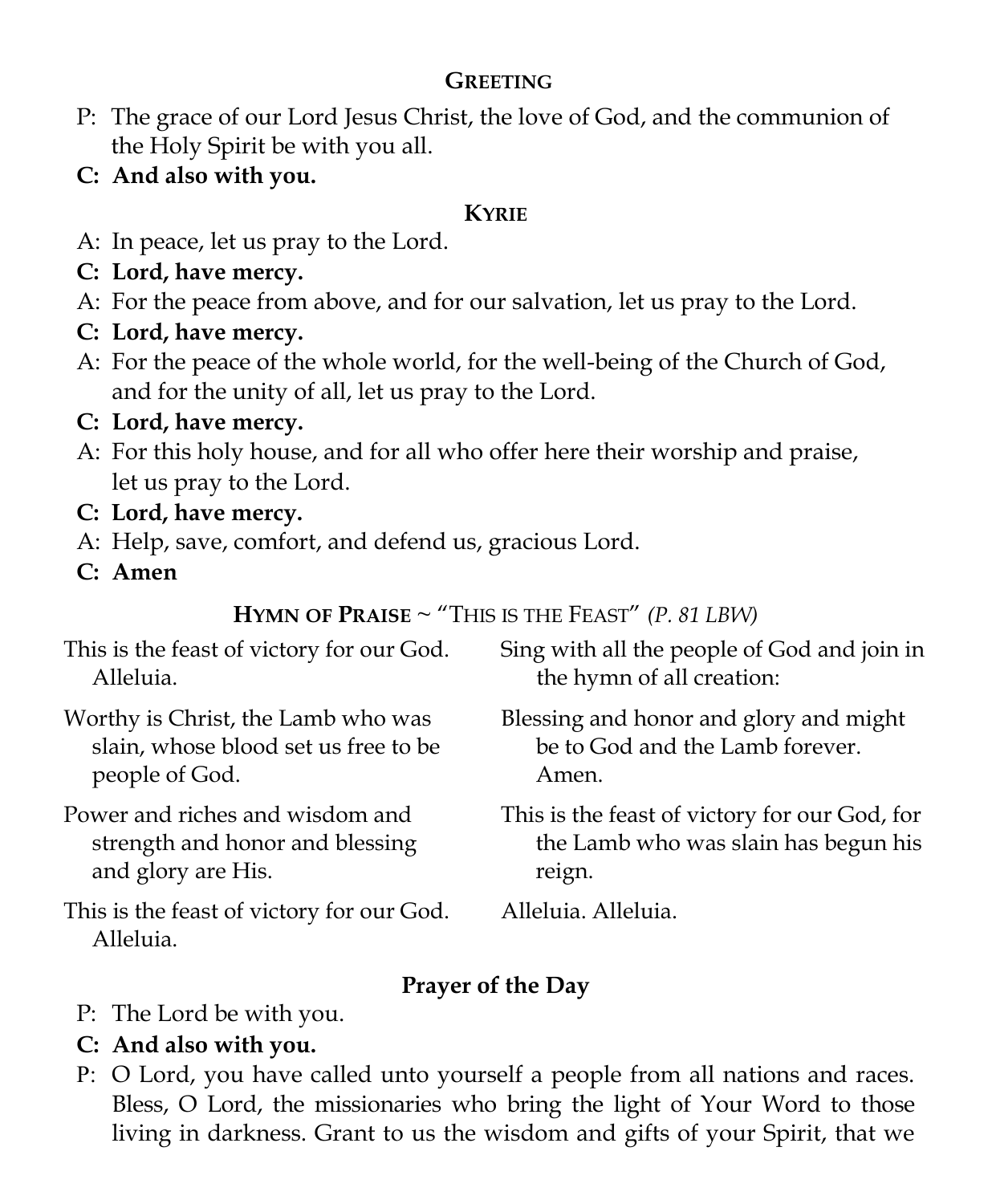may give faithful witness to your Son within our homes, to the neighbors nearby and to the strangers we meet but once. We pray these things in Jesus' strong name. Amen

**C: Amen**

*Please be seated*

#### **The Service Of The Word**

#### **FIRST READING** ACTS 11:1-18

- R: 1The apostles and the brothers who were throughout Judea heard that the Gentiles also had received the word of God. 2So when Peter went up to Jerusalem, the circumcision party criticized him, saying, 3"You went to uncircumcised men and ate with them." 4But Peter began and explained it to them in order: <sup>5</sup>"I was in the city of Joppa praying, and in a trance I saw a vision, something like a great sheet descending, being let down from heaven by its four corners, and it came down to me. 6Looking at it closely, I observed animals and beasts of prey and reptiles and birds of the air. 7And I heard a voice saying to me, 'Rise, Peter; kill and eat.' 8But I said, 'By no means, Lord; for nothing common or unclean has ever entered my mouth.' 9But the voice answered a second time from heaven, 'What God has made clean, do not call common.' <sup>10</sup>This happened three times, and all was drawn up again into heaven. <sup>11</sup>And behold, at that very moment three men arrived at the house in which we were, sent to me from Caesarea. 12And the Spirit told me to go with them, making no distinction. These six brothers also accompanied me, and we entered the man's house. <sup>13</sup>And he told us how he had seen the angel stand in his house and say, 'Send to Joppa and bring Simon who is called Peter; 14he will declare to you a message by which you will be saved, you and all your household.' 15As I began to speak, the Holy Spirit fell on them just as on us at the beginning. 16And I remembered the word of the Lord, how he said, 'John baptized with water, but you will be baptized with the Holy Spirit.' 17If then God gave the same gift to them as he gave to us when we believed in the Lord Jesus Christ, who was I that I could stand in God's way?" 18When they heard these things they fell silent. And they glorified God, saying, "Then to the Gentiles also God has granted repentance that leads to life."
- R: This is the Word of the Lord.
- **C: Thanks be to God!**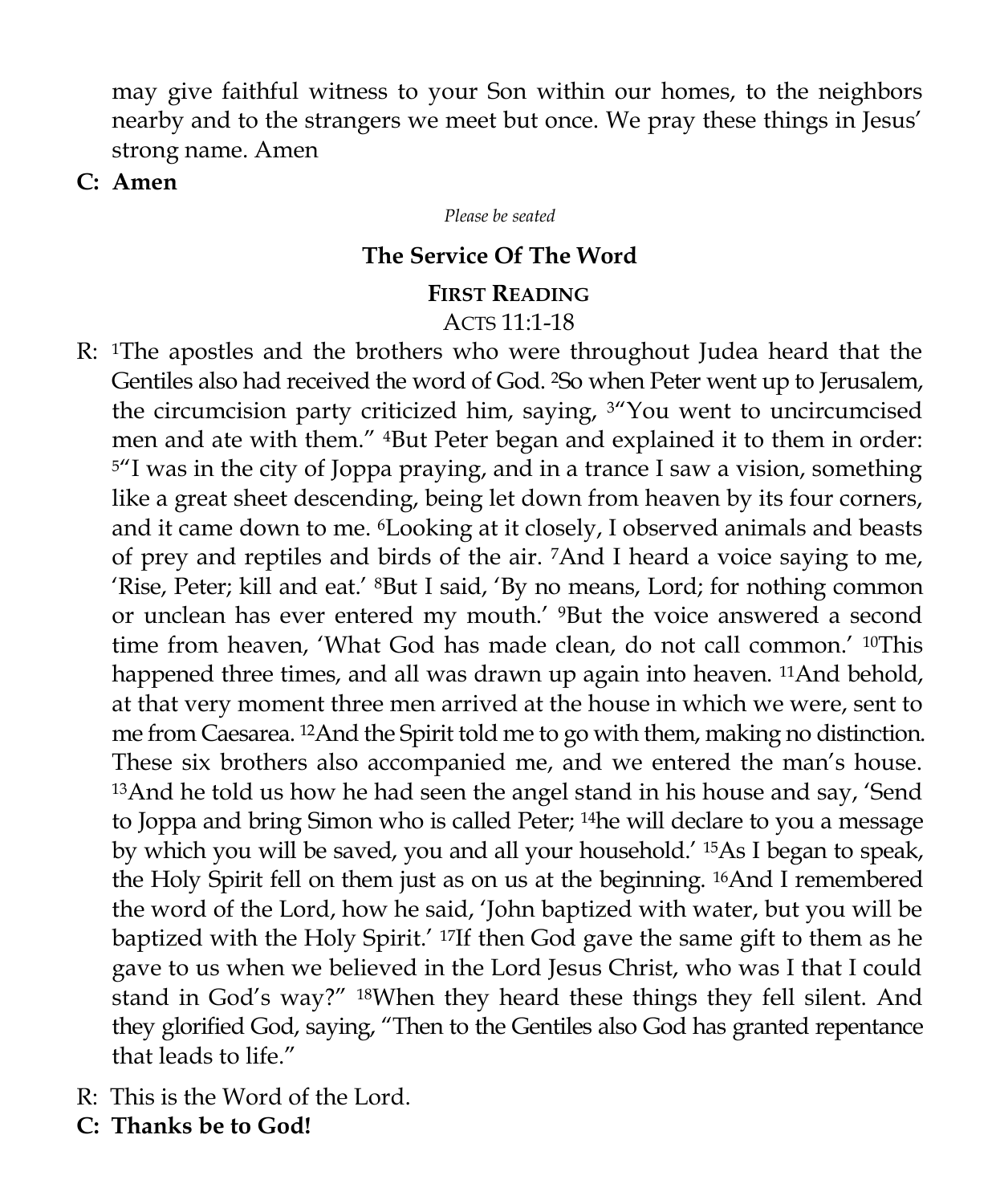#### **PSALMODY**

# PSALM 150

- R: 1Hallelujah! Praise God in his holy temple; praise him in the firmament of his power.
- **C: 2Praise him for his mighty acts; praise him for his excellent greatness.**
- R: 3Praise him with the blast of the ram's horn; praise him with lyre and harp.
- **C: 4Praise him with timbrel and dance; praise him with strings and pipe.**
- R: 5Praise him with resounding cymbals; praise him with loud clanging cymbals.
- **C: 6Let everything that has breath praise the Lord. Hallelujah!**

# **SECOND READING**

# REVELATION 21:1-7

R: 1Then I saw a new heaven and a new earth, for the first heaven and the first earth had passed away, and the sea was no more. 2And I saw the holy city, new Jerusalem, coming down out of heaven from God, prepared as a bride adorned for her husband. 3And I heard a loud voice from the throne saying, "Behold, the dwelling place of God is with man. He will dwell with them, and they will be his people, and God himself will be with them as their God. <sup>4</sup>He will wipe away every tear from their eyes, and death shall be no more, neither shall there be mourning, nor crying, nor pain anymore, for the former things have passed away." 5And he who was seated on the throne said, "Behold, I am making all things new." Also he said, "Write this down, for these words are trustworthy and true." 6And he said to me, "It is done! I am the Alpha and the Omega, the beginning and the end. To the thirsty I will give from the spring of the water of life without payment. 7The one who conquers will have this heritage, and I will be his God and he will be my son."

# **C: Thanks be to God.**

*Please stand (in body or in spirit)*

**GOSPEL CANTICLE ~** "ALLELUIA, LORD" *(P. 83 LBW)* 

**Alleluia. Lord, to whom shall we go? You have the words of eternal life. Alleluia.** 

# **THE HOLY GOSPEL**

- P: The Holy Gospel according to St. John the 16th Chapter.
- **C: Glory to you, O Lord.**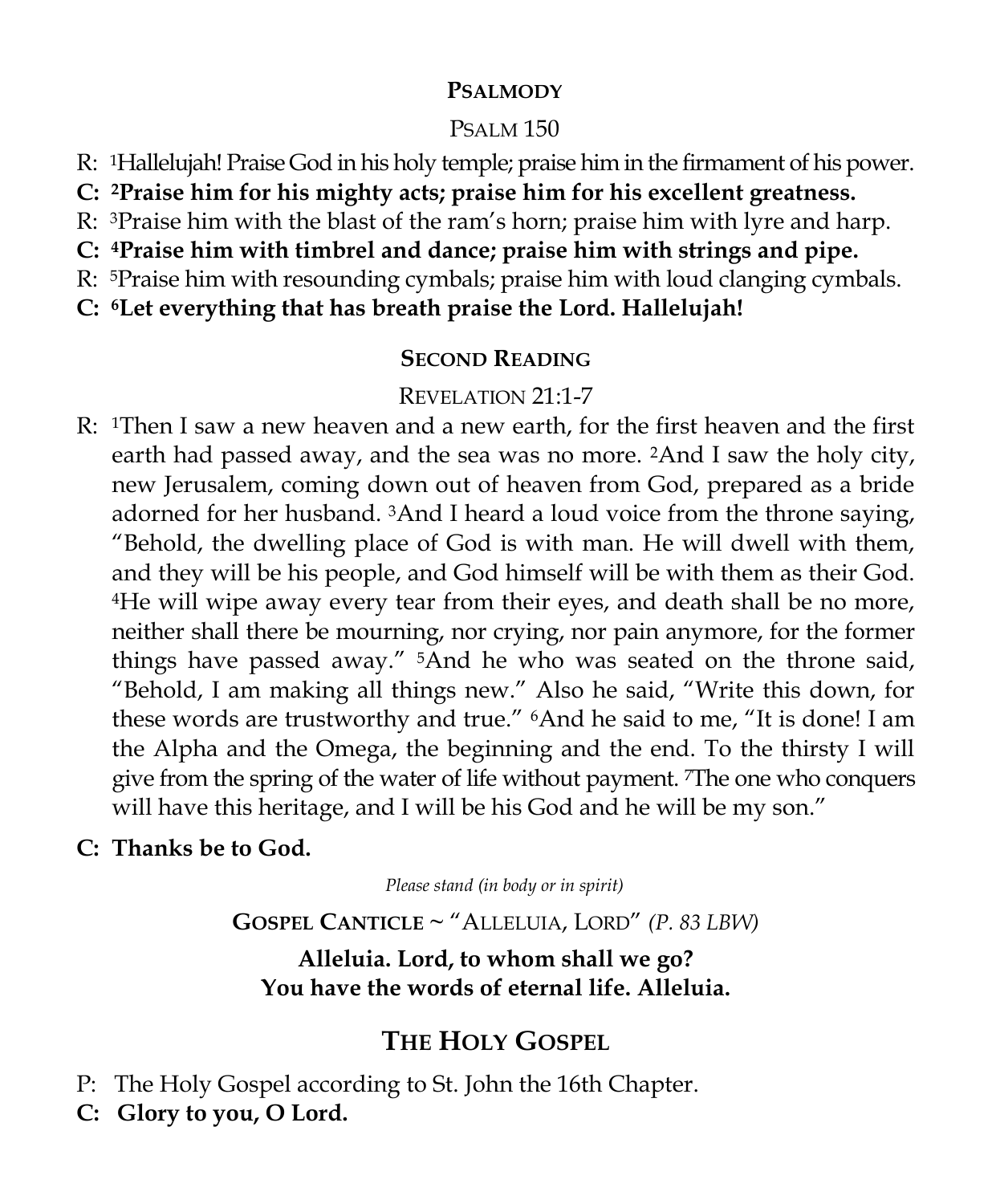#### JOHN 16:12-22

#### P: The Gospel of the Lord.

#### **C: Praise to You, O Christ.**

*Please be seated*

#### **SERMON ~ PASTOR MARTIN MOORE**

#### The Gospel to *Everyone*… *Everywhere*

*Please stand (in body or in spirit)*

#### **HYMN OF THE DAY ~** "LIFT HIGH THE CROSS " *(LBW #377)*

*Refrain Lift high the cross, the love of Christ proclaim till all the world adore his sacred name.*

Come, Christians, follow where our captain trod, our king victorious, Christ, the Son of God. *Refrain*

Led on their way by this triumphant sign, the hosts of God in conqu'ring ranks combine. *Refrain*

All newborn soldiers of the Crucified bear on their brows the seal of him who died. *Refrain*

O Lord, once lifted on the glorious tree, as thou hast promised, draw us all to thee. *Refrain*

So shall our song of triumph ever be: praise to the Crucified for victory! *Refrain*

#### **THE NICENE CREED**

**We believe in one God, the Father, the Almighty, maker of heaven and earth, of all that is seen and unseen.**

**We believe in one Lord, Jesus Christ, the only Son of God, eternally begotten of the Father, God from God, Light from Light, true God from true God, begotten, not made, of one Being with the Father. Through him all things were made. For us and for our salvation he came down from heaven; by the power of the Holy Spirit he became incarnate from the virgin Mary, and was made man.**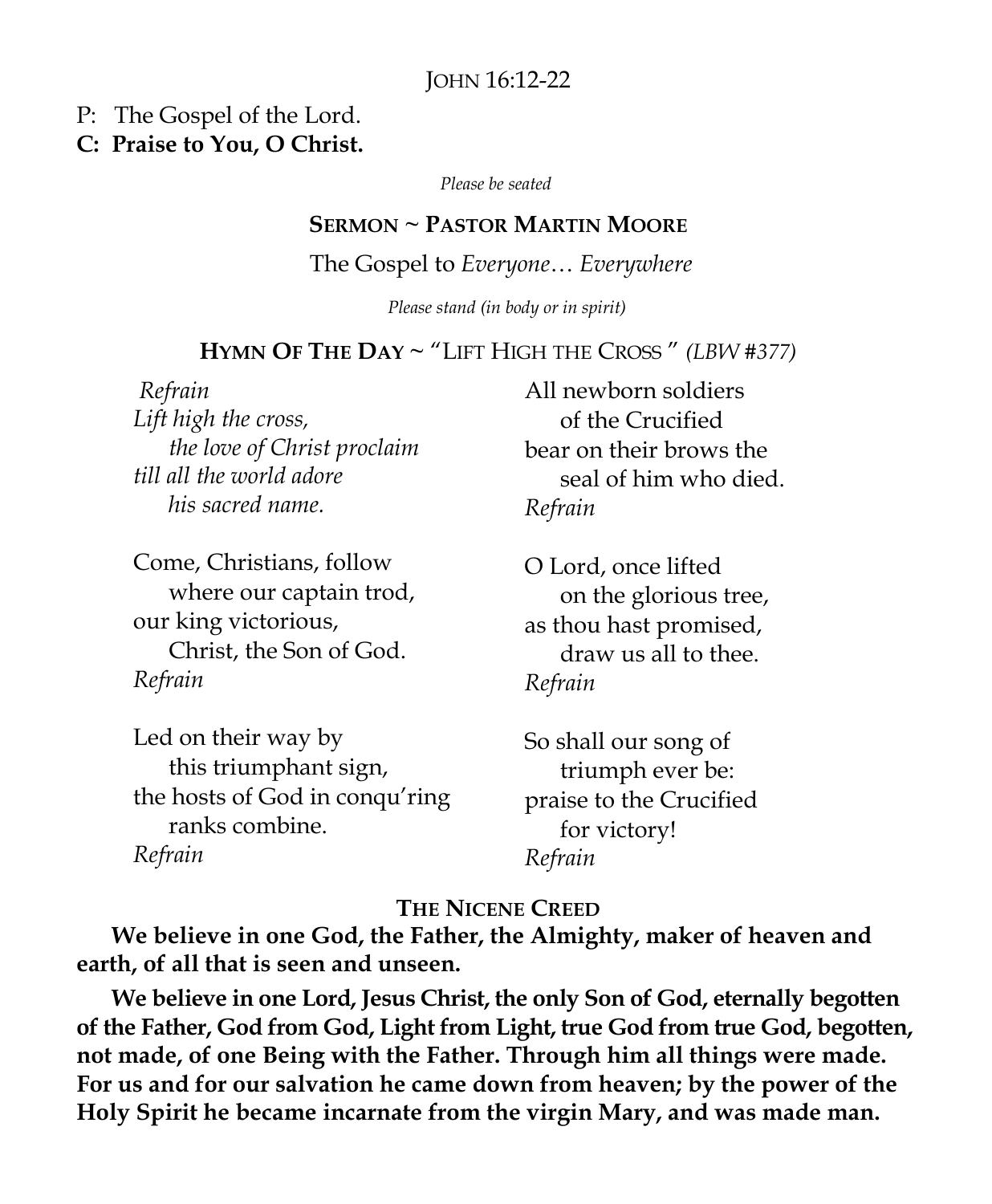**For our sake he was crucified under Pontius Pilate; he suffered death and was buried. On the third day he rose again in accordance with the Scriptures; he ascended into heaven and is seated at the right hand of the Father. He will come again in glory to judge the living and the dead, and his kingdom will have no end.**

**We believe in the Holy Spirit, the Lord, the giver of life, who proceeds from the Father and the Son. With the Father and the Son he is worshiped and glorified. He has spoken through the prophets. We believe in one holy catholic and apostolic Church. We acknowledge one Baptism for the forgiveness of sins. We look for the resurrection of the dead and the life of the world to come. Amen**

#### **THE PRAYERS OF THE CHURCH**

P: Confident in God's steadfast love through Jesus Christ and guided by the Holy Spirit, let us pray for the whole people of God in Christ Jesus, and for all people according to their needs.

*After each portion of the prayers:*

P: Lord, in your mercy,

# **C: Hear our prayer.**

*The prayers conclude:*

- P: Into your hands, O Lord, we commend all for whom we pray, trusting in your mercy; through your Son, Jesus Christ our Lord.
- **C: Amen**

*Please be seated*

# **OFFERING AND OFFERTORY MUSIC**

*Please stand for the Offering and the Communion* 

# **THE DOXOLOGY**

# **Praise God from whom all blessings flow. Praise Him all creatures here below. Praise Him above ye heavenly host. Praise Father, Son, and Holy Ghost. Amen**

# **POST OFFERTORY PRAYER**

- P: Let us pray. Merciful Father,
- **C: We offer with joy and thanksgiving what you have first given us—our vocations, our time, our possessions—all signs of your gracious love. Receive them for the sake of him who offered himself for us, Jesus Christ our Lord. Amen**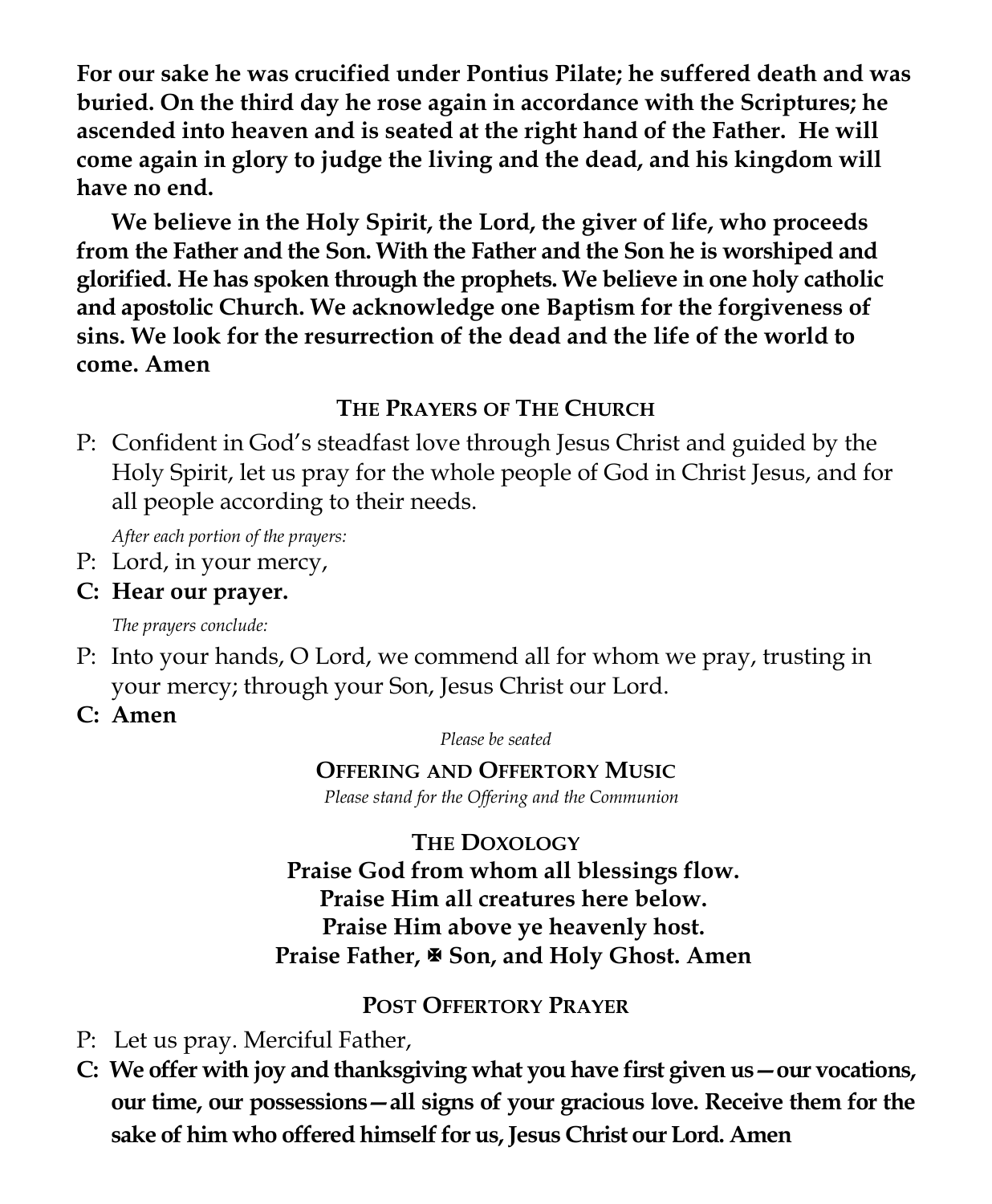# **The Holy Meal THE SHARING OF THE PEACE**

P: The peace of the Lord be with you always.

# **C: And also with you.**

Ever since that hour when, in the celebration of the first Supper on the night when he was betrayed, Jesus Christ, the incarnate Word of the Father, as at once the High Priest and the Lamb of God who takes away the sin of the world, distributed his true body and blood to his circle of disciples under bread and wine, thereby making them members of his body and bestowing on them forgiveness of sins along with life and salvation, the heart of the church has been beating in the Lord's Supper. -Hermann Sasse

*Please remain standing* 

# **THE GREAT THANKSGIVING**  $\sim$  (*P. 88 LBW*)

- P: The Lord be with you. **C: And also with you.**
- 
- 
- P: Lift up your hearts. **C: We lift them up to the Lord.**
- P: Let us give thanks to the Lord our God. **C: It is right to give him thanks**
- **and praise.**
- P: But chiefly are we bound to praise you for the glorious resurrection of your Son, Jesus Christ, our Lord. For He is the very Paschal Lamb, who was offered for us, and has taken away the sin of the world; who by His death has destroyed death, and by his rising to life again, has restored to us everlasting life. Therefore with Angels and Archangels, and with all of the company of heaven, we laud and magnify Your glorious name; evermore praising You and saying:
- **C: Holy, holy, holy Lord, Lord God of pow'r and might: Heaven and earth are full of your glory. Hosanna in the highest. Blessed is he who comes in the name of the Lord. Hosanna in the highest.**
- P: Therefore, gracious Father, with this bread and cup we remember the life our Lord offered for us. And, believing the witness of His resurrection, we await His coming in power to share with us the great and promised feast.
- **C**: **Amen. Come, Lord Jesus.**
- P: Send now, we pray, your Holy Spirit, the spirit of our Lord and of His resurrection, that we who receive the Lord's body and blood may live to the praise of your glory and receive our inheritance with all your saints in light.
- **C: Amen. Come, Holy Spirit.**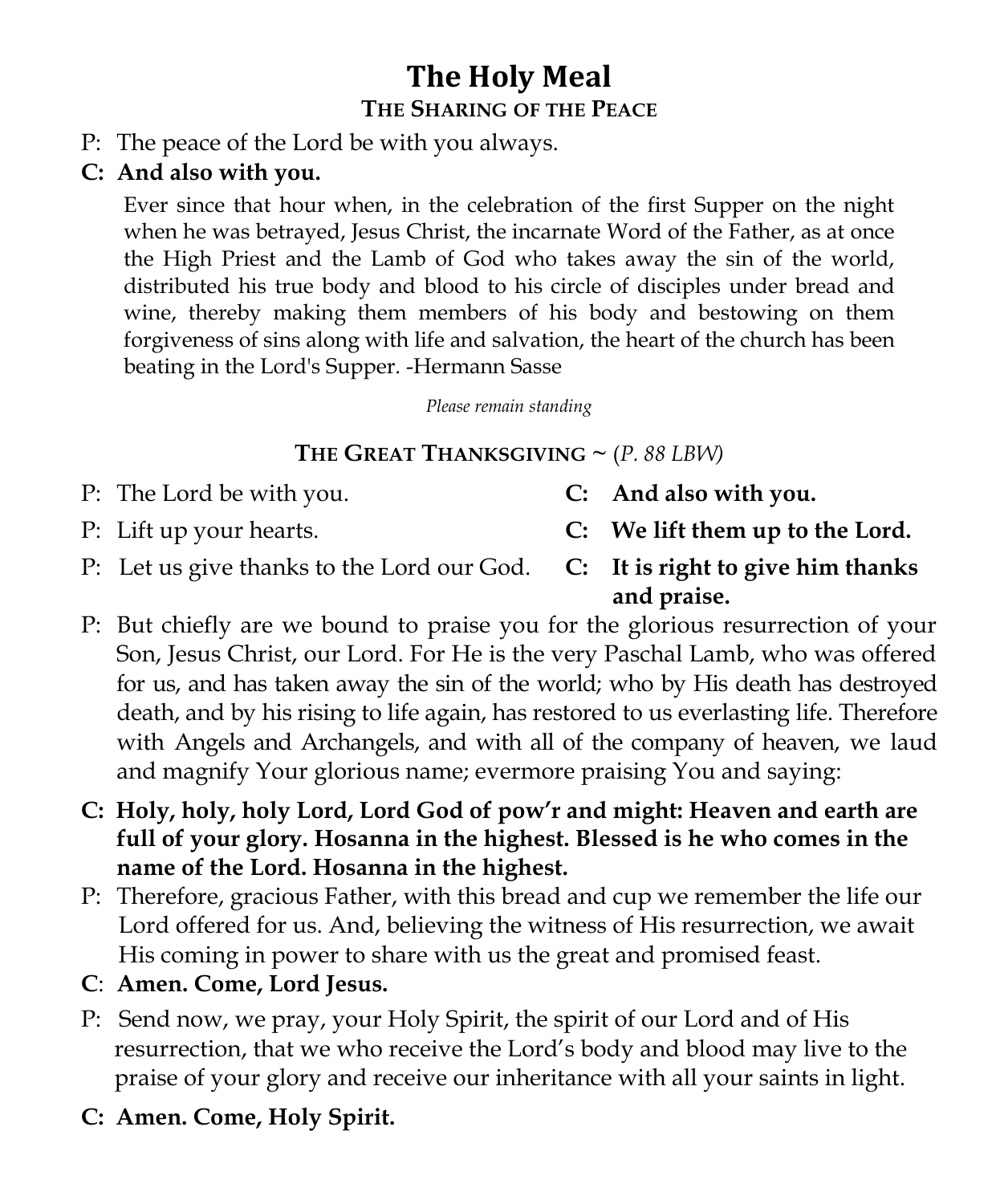P: In the night in which He was betrayed, our Lord Jesus took bread, and gave thanks, broke it, and gave it to His disciples, saying, 'Take and eat; this is my body, given for you. Do this for the remembrance of me.'

Again, after supper, He took the cup, gave thanks, and gave it for all to drink, saying, 'This cup is the new covenant in my blood, shed for you and for all people for the forgiveness of sin. Do this for the remembrance of me.'

- P: Lord, remember us in your kingdom and teach us to pray:
- **C: Our Father, who art in heaven, hallowed be thy name, thy kingdom come, thy will be done, on earth as it is in heaven. Give us this day our daily bread; and forgive us our trespasses, as we forgive those who trespass against us; and lead us not into temptation, but deliver us from evil. For thine is the kingdom, and the power, and the glory, forever and ever. Amen**

# **LAMB OF GOD**  $\sim$  (*P. 92 LBW*)

**Lamb of God, you take away the sin of the world; have mercy on us. Lamb of God, you take away the sin of the world; have mercy on us. Lamb of God, you take away the sin of the world; grant us peace, grant us peace.**

*Please be seated*

#### **Distribution & Communion Hymns**

#### "CROWN HIM WITH MANY CROWNS"*(LBW #170, VS 1-4)*

Crown him with many crowns, the Lamb upon his throne; hark, how the heav'nly anthem drowns all music but its own. Awake, my soul, and sing of him who died for thee, and hail him as thy matchless king through all eternity.

whose arm those crimson trophies won and rose victorious in the strife Fruit of the mystic rose,<br>
Fruit of the mystic rose, **Communist Communist Communist Communist Communist Communist Communist Communist Communist Communist Communist Communist Communist Communist Communist Communist Communist Communist Communist Communist Communist Communist C Projection**<br>
the root whence mercy ever flows, Crown him the virgin's Son, the God incarnate born, which now his brow adorn; the babe of Bethlehem.

Crown him the Lord of love behold his hands and side, rich wounds, yet visible above, in beauty glorified. No angels in the sky can fully bear that sight, but downward bend their burning eyes at mysteries so bright.

L<sub>1</sub> Crown him the Lord of life, who triumphed o'er the grave for those he came to save. His glories now we sing, who died and rose on high, who died, eternal life to bring, and lives that death may die.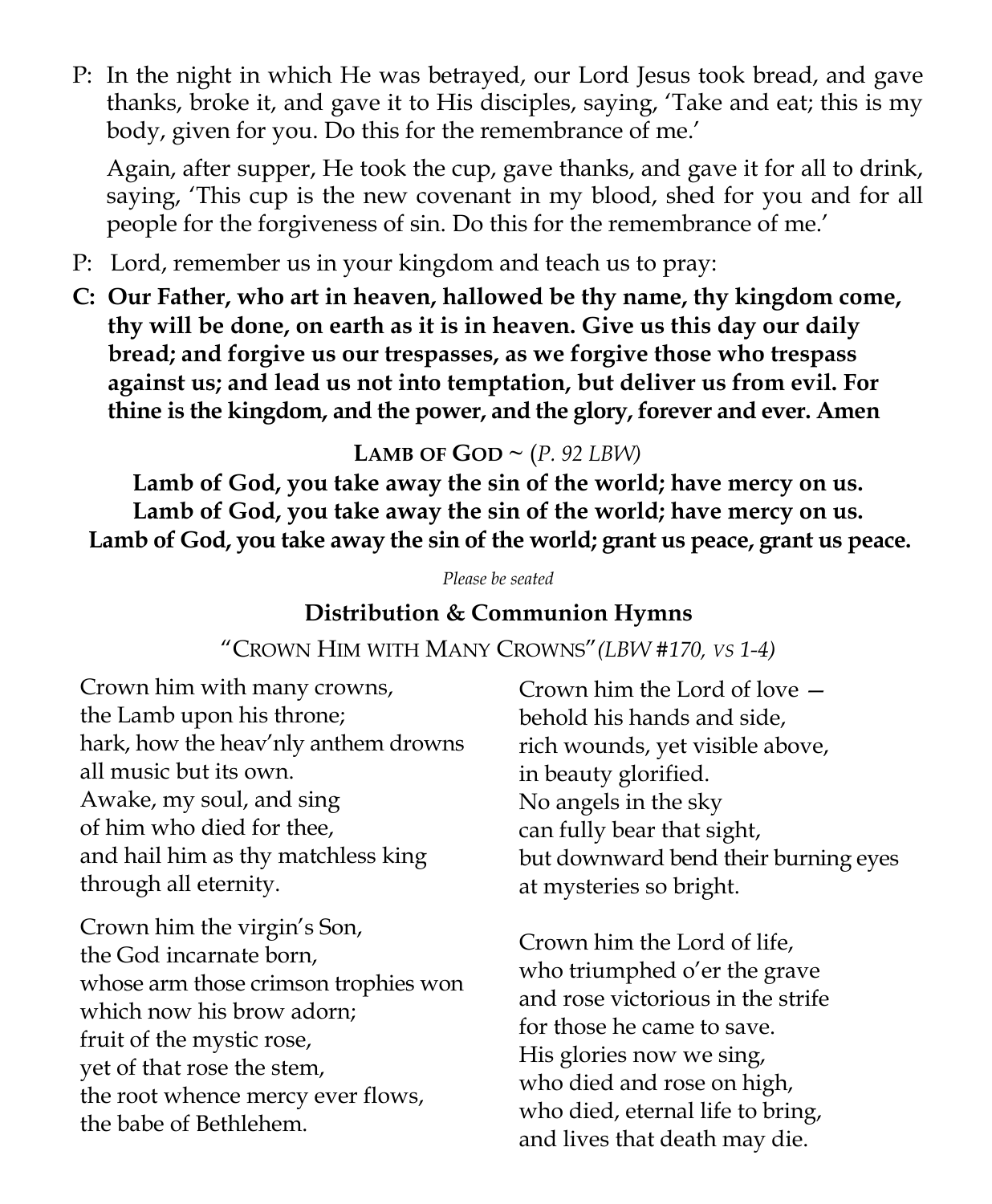# "GOD WILL MAKE A WAY "

| God will make a way                                                              | By a roadway in the wilderness,                        |
|----------------------------------------------------------------------------------|--------------------------------------------------------|
| Where there seems to be no way.                                                  | You lead me.                                           |
| He works in ways we cannot see.                                                  | Rivers in the desert will I see.                       |
| He will make a way for me.                                                       | Heaven and earth will fade,                            |
| He will be my Guide,                                                             | But His Word will still remain.                        |
| Hold me closely to His side.                                                     | And He will do something new today.                    |
| With love and strength for each new day<br>He will make a wayHe will make a way. | God will make a way<br>Where there seems to be no way. |
| God will make a way                                                              | He works in ways we cannot see.                        |
| Where there seems to be no way.                                                  | He will make a way for me.                             |
| He works in ways we cannot see.                                                  | He will be my Guide,                                   |
| He will make a way for me.                                                       | Hold me closely to His side.                           |
| He will be my Guide,                                                             | With love and strength for each new day                |
| Hold me closely to His side.                                                     | He will make a wayHe will make a way.                  |
| With love and strength for each new day                                          |                                                        |
| He will make a wayHe will make a way.                                            |                                                        |

#### "Come, Gracious Spirit, Heavenly Dove" *(LBW #475, VS 1&3)*

Come, gracious Spirit, heav'nly dove, With light and comfort from above. Come, be our guardian and our guide; O'er every thought and step preside.

Lead us to Christ, the living way, Nor let us from his pastures stray; Lead us to holiness, the road That we must take to dwell with God.

"I LOVE YOU, LORD"

I love You Lord And I lift my voice To worship You O my soul rejoice Take joy my King In what You hear May it be a sweet sweet sound In Your ear

*Please stand*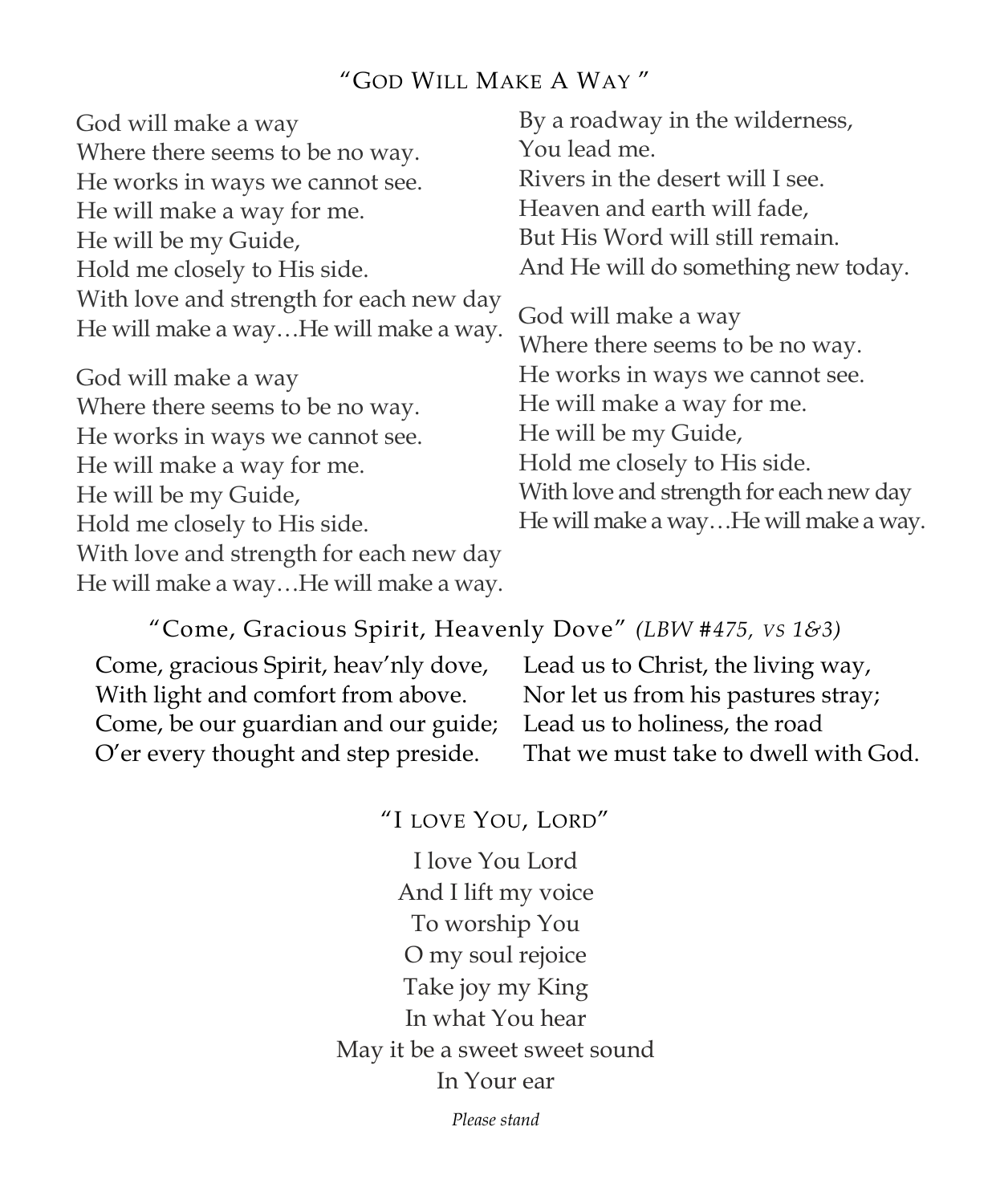#### **COMMUNION BLESSING**

- P: The body and blood of our Lord Jesus Christ strengthen you and keep you in his grace.
- **C: Amen**

# **POST-COMMUNION CANTICLE** ~ "GLORY TO GOD" *(TO THE TUNE OF ODE TO JOY)*

Glory be to God in heaven; peace, goodwill to all the earth. Mighty God of all creation, Father of surpassing worth; We exalt you, we adore you, we lift high our thanks and praise; Saints and angels bow before you; here on earth our songs we raise.

#### **POST COMMUNION PRAYER**

P: Let us pray. We give you thanks almighty God, that you have refreshed us through the healing power of this gift of life; and we pray that in your mercy you would strengthen us, through this gift, in faith toward you and in fervent love toward one another; for the sake of Jesus Christ our Lord.

**C: Amen** 

**BENEDICTION**  $\sim$  *(P. 95 LBW)* 

- P: The Lord bless you and keep you. The Lord make his face shine on you and be gracious to you. The Lord look upon you with favor and give you peace. In the name of the Father, ✠ Son, and Holy Spirit.
- **C: Amen**

# **CLOSING HYMN ~**

"CHRIST THE LORD IS RISEN TODAY; ALLELUIA!" (*LBW #128, VS 3&4)* 

| Vain the stone, the watch, the seal;      | Lives again our glorious king!            |
|-------------------------------------------|-------------------------------------------|
| Alleluia!                                 | Alleluia!                                 |
| Christ has burst the gates of hell.       | Where, O death, is now thy sting?         |
| Alleluia!                                 | Alleluia!                                 |
| Death in vain forbids his rise; Alleluia! | Once he died our souls to save; Alleluia! |
| Christ has opened paradise. Alleluia!     | Where thy victory, O grave? Alleluia!     |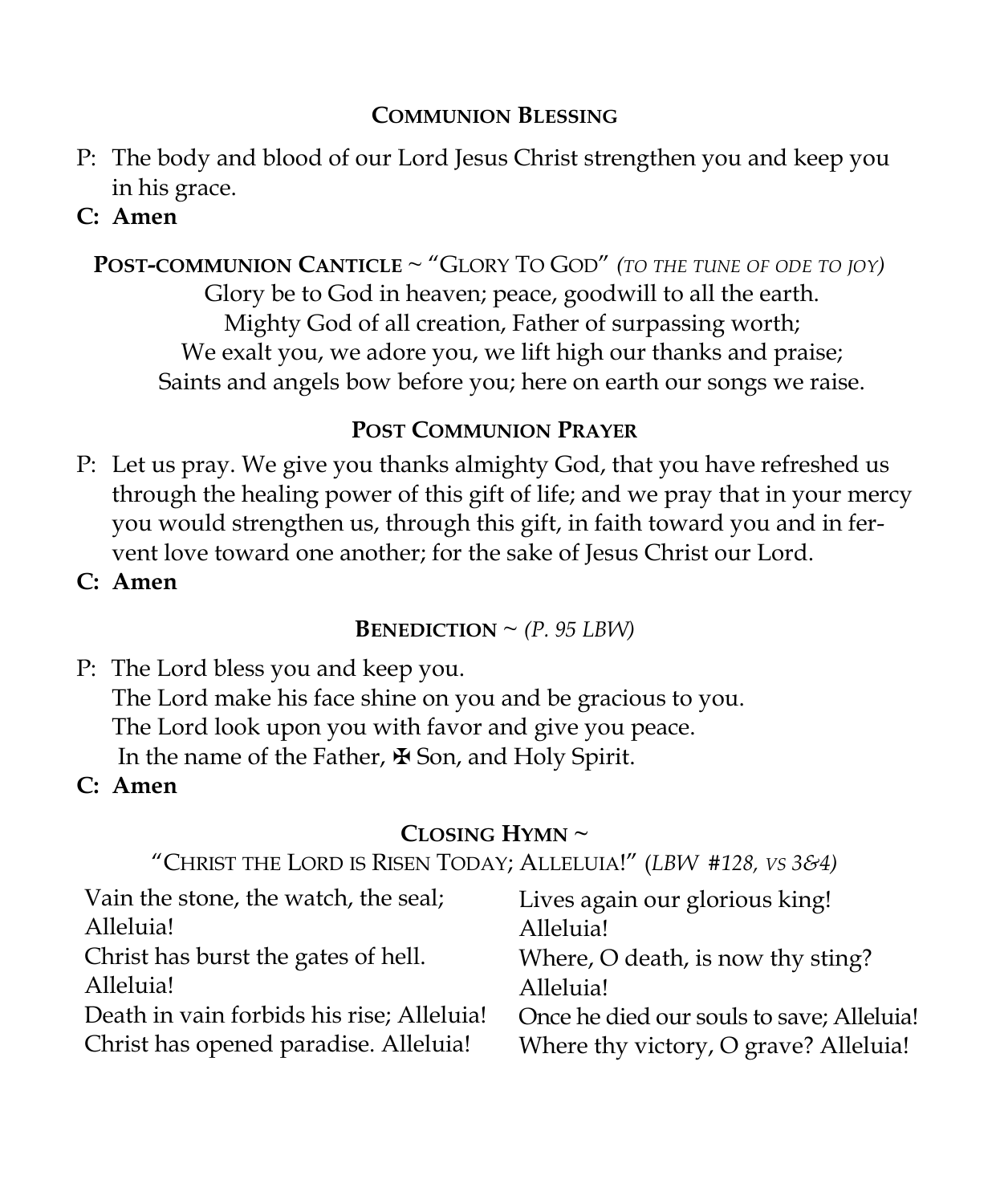#### **DISMISSAL**

# P: The Lord be with you! Go and serve in Jesus' name. **C: Thanks be to God.**

#### **POSTLUDE**

Liturgy material reprinted from Lutheran Book of Worship, © 1978, Augsburg Fortress; and/or With One Voice, © 1995, Augsburg Fortress. All rights reserved. Used by permission of Augsburg Fortress License #14824-LIT.

#### **ANNOUNCEMENTS**

Vanco Mobile App Updated

If you are giving tithes and offerings through the Give Plus Mobile app, this app is ending April 30th and the new app, Vanco Mobile will start. You will have the same login information, but you will need to download the new app. If you have any questions, please see or call Amanda in the office.

Volunteer Opportunity... Audio Visual Booth

If you would like to be trained in the Audio Visual Ministry, please contact Chris Burris at 303-668-6643.

Save The Date! VBS

Our Vacation Bible School will be held July 3rd-8th!

# Luther Hill Summer Camp

Any student completing grades 2nd-8th is welcome to sign up for church camp at Luther Hill, July 24-29, 2022. Please register at [www.lutherhill.org](http://www.luterhill.org) **ASAP**, to increase our chances of getting that week. Scholarship for camp tuition is available; please see Pastor Martin. For any other information, please contact Carmen Nazario at 972-533-9935.

# Fellowship Directories

The Fellowship Directories are available on the table in the Narthex! We appreciate Jenny Videtto, Denise Moore, and Joseph Byers for helping with this project.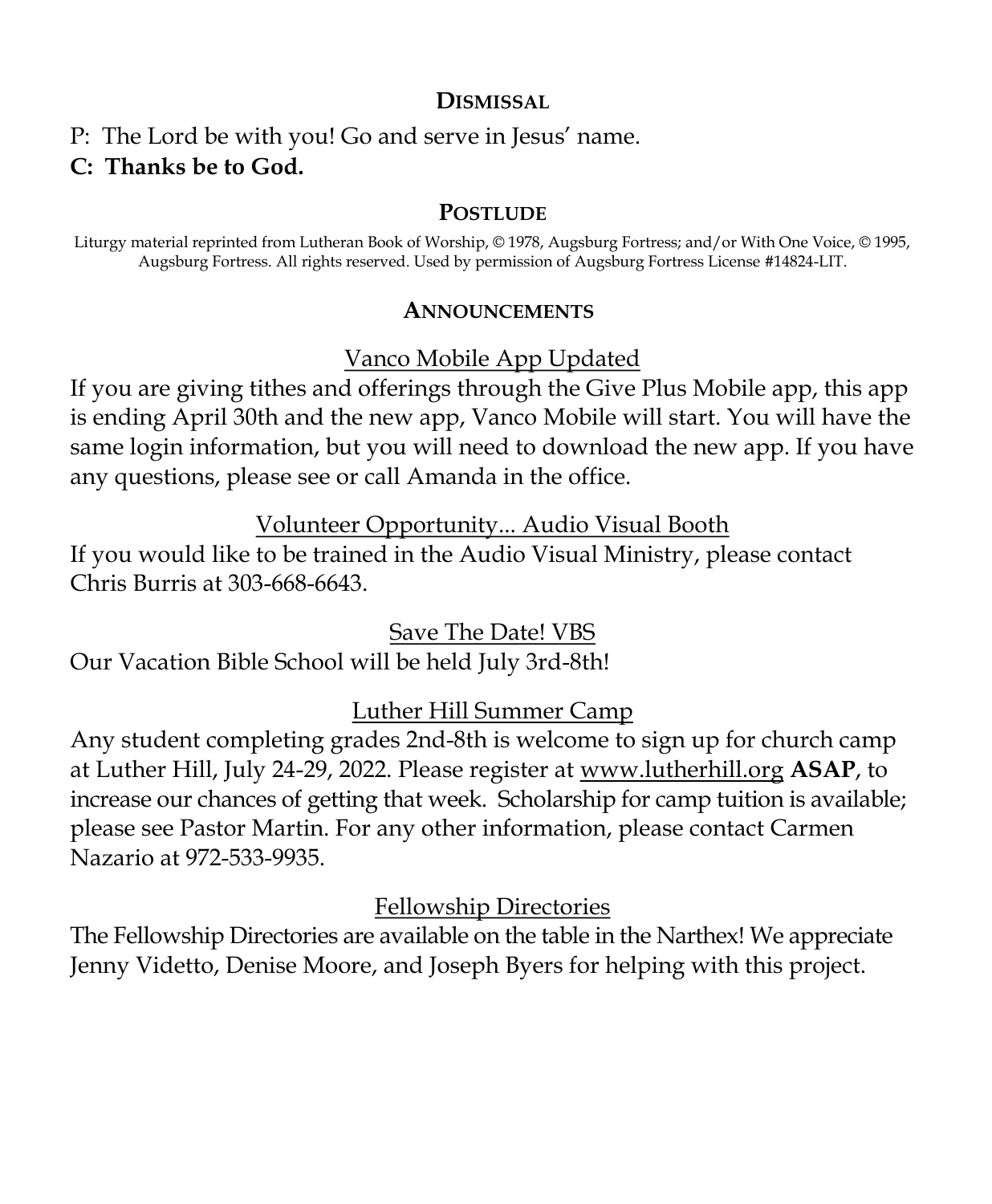|           | Upcoming Events at Our Saviour's Lutheran Church (May 16-May 22) |              |
|-----------|------------------------------------------------------------------|--------------|
| Tuesday:  | Quilters                                                         | $9:00$ a.m.  |
| Thursday: | Bible Study (Engaging God's Word) 10:00 a.m.                     |              |
|           | CODA                                                             | $6:00$ p.m.  |
| Saturday: | Altar Guild Team #3                                              |              |
|           | Embroiderer's Guild                                              | $9:00$ a.m.  |
| Sunday:   | Choir Practice                                                   | $9:15$ a.m.  |
|           | <b>Worship Service</b>                                           | 10:00 a.m.   |
|           | Council Meeting                                                  | $11:30$ a.m. |

| <b>Our Worship Servants This Morning:</b> |                               |  |
|-------------------------------------------|-------------------------------|--|
| Greeter:                                  | <b>Becky Chambers</b>         |  |
| Acolyte:                                  | Jonah Rhodes                  |  |
| Ushers:                                   | Milo Miles and Kristin Blaise |  |
| Cantor:                                   | <b>Blaine Davis</b>           |  |
| Reader:                                   | Carmen Nazario                |  |
| <b>Communion Assistant:</b>               | Susan Buntz                   |  |
| Projectionist:                            | <b>Toby Fite</b>              |  |

#### **Stewardship** \_\_\_\_\_\_\_\_\_\_\_\_\_\_\_\_\_\_\_\_\_\_\_\_\_\_\_\_\_\_\_\_\_\_\_\_\_\_\_\_\_\_\_\_\_\_\_\_\_\_

| Average Monthly Expenses: \$23,740 |           |
|------------------------------------|-----------|
| Prior May Offerings:               | \$3,636   |
| Offerings on May 8th:              | \$2,584   |
| Other Weekly Offerings:            | \$2,592   |
| <b>Total Weekly Offerings:</b>     | \$5,176   |
| <b>Total May Offerings:</b>        | \$8,812   |
| 2022 Offerings to Date:            | \$111,336 |

#### **May 8, 2022** \_\_\_\_\_\_\_\_\_\_\_\_\_\_\_\_\_\_\_\_\_\_\_\_\_\_\_\_\_\_\_\_\_\_\_\_\_\_\_

| <b>Attendance Last Week</b> | 108 |  |
|-----------------------------|-----|--|
|-----------------------------|-----|--|

2022 Average Attendance 101